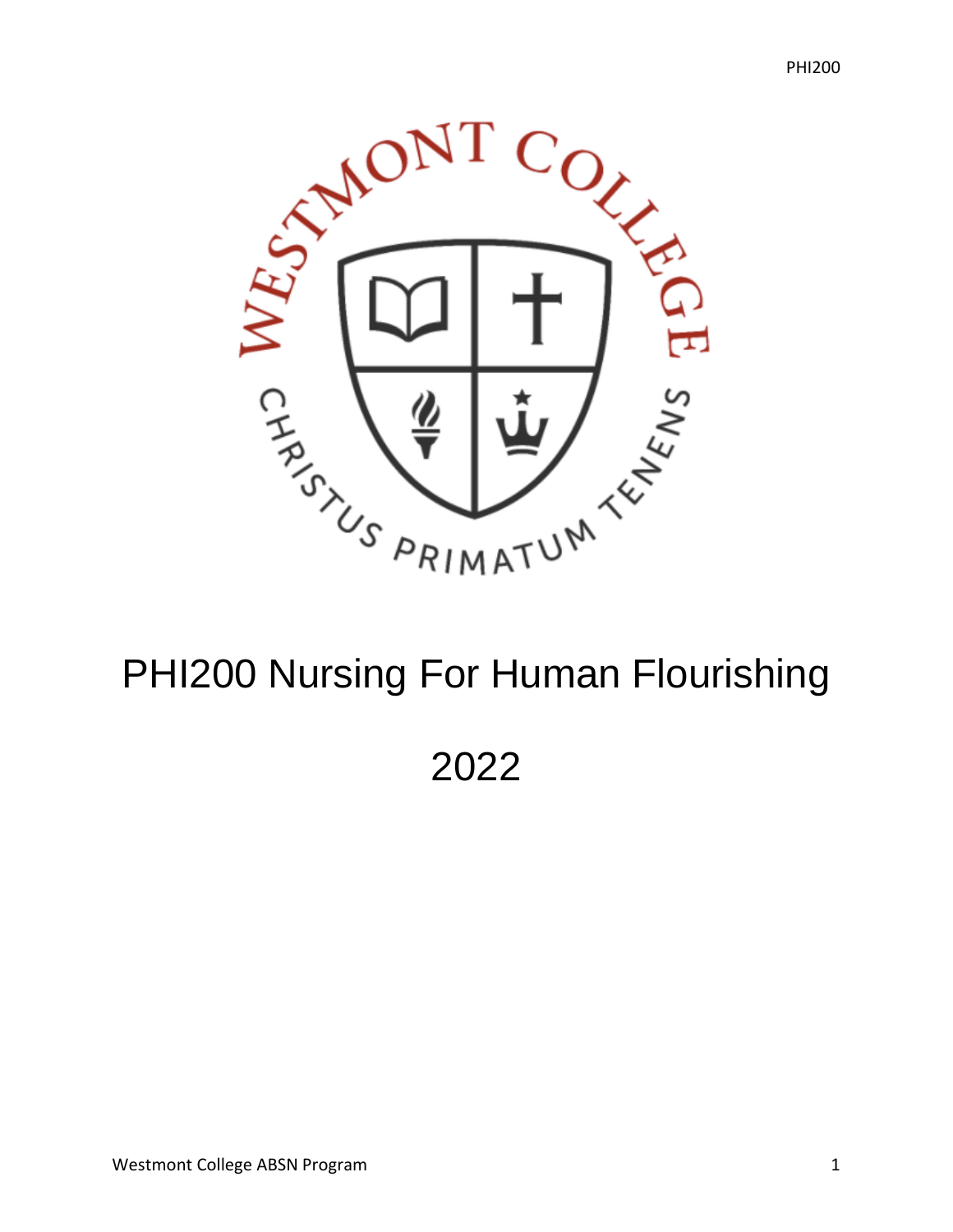# **PHI200 Nursing for Human Flourishing**

**3 units/credits 15 weeks Pre-requisites:** Acceptance into ABSN program **Placement in curriculum:** Liberal Arts Course

**Time:** Wednesdays, 1:15pm–5:00pm **Room:** Westmont Downtown

**Course Faculty:** Professor Taylor **Faculty office:** Porter Center 8 **Faculty email:** taylor@westmont.edu **Faculty phone:** Ext.6157 **Faculty office hours:** MTh 3:15pm–5:15pm (Main campus); W 5:00pm–6:00pm (Downtown campus) & By appointment.

#### **I. Important Information**

This is a course in a series of Liberal Arts courses that support and influence nursing to prepare the nursing student for the safe, patient-centered and family-supported quality care in a variety of healthcare settings. The best way to be prepared for your lecture is to maintain a healthy mental, physical, and spiritual life. Come to class after a good night's sleep, eat nutritious food, and stay current with reading assignments. To help with your success in this course and program, it is not suggested you work more than 20 hours per week if you have to work.

#### **Westmont catalogue course description**

"An introduction to the main ideas and methods of philosophy and central problems, significant figures in the philosophic tradition, and some of the significant schools of thought. Attention is given to the assessment of world and life views and to the development of a Christian world and life view."

#### **Instructor's further description**

This course provides nursing students with philosophical resources to reflect on the contribution of nursing to human flourishing. More specifically, it will give nursing students an opportunity to think about the contribution of nursing to human flourishing in light of philosophical contemplation on the nature and methods of philosophy, the existence and nature of God, the nature and dignity of human beings made in God's image, intellectual and moral virtues, ethical theories and problems, and political issues and theories.

We will discuss the relevance of these philosophical topics to nursing from the standpoint of the Christian story of God's plan of salvation in Christ, including the doctrines of creation, fall, redemption, and consummation. This story will enable us to think about nursing as a response to God's call to care compassionately for human beings (who share the human condition of being vulnerable to illness, injury, and death)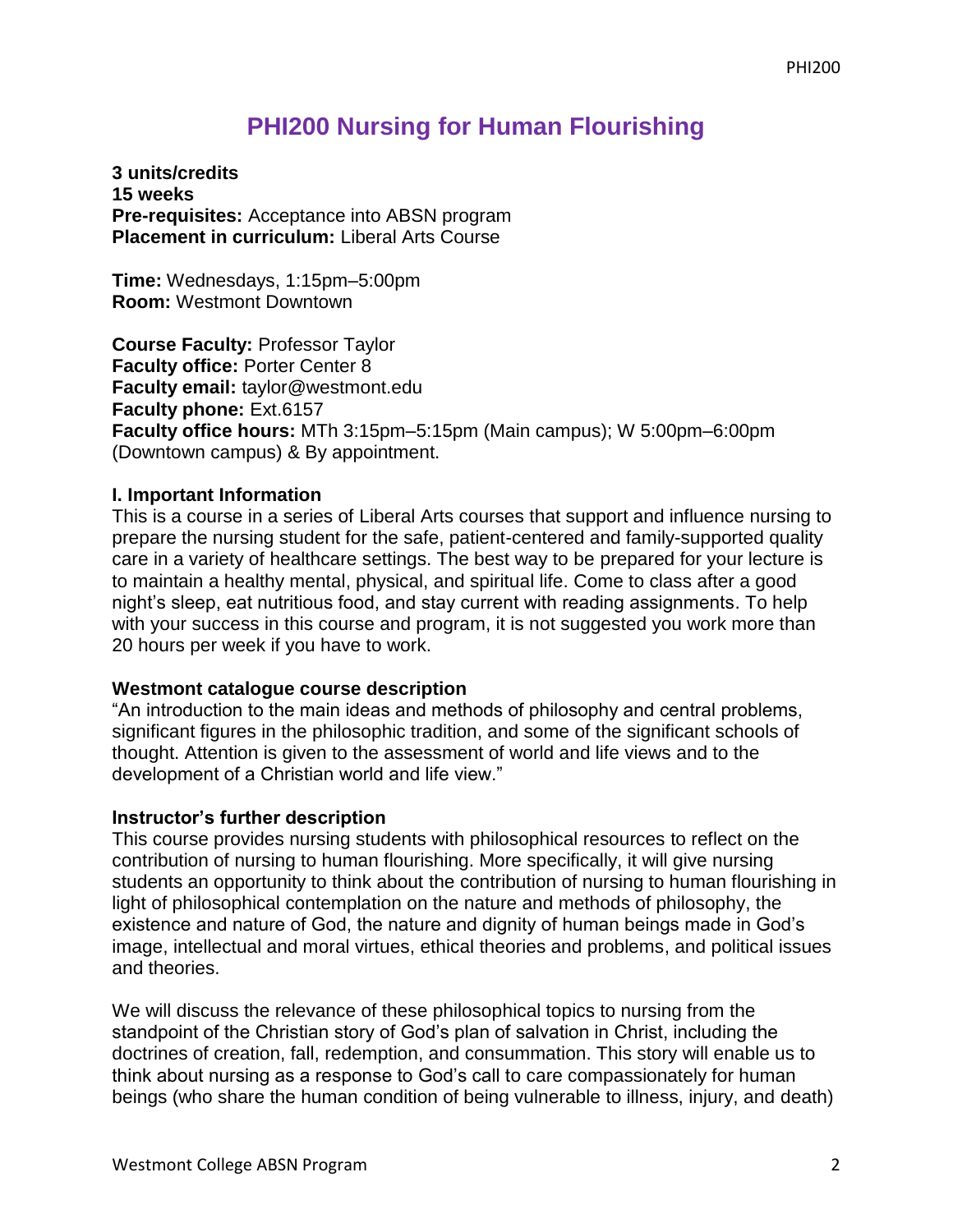with the respect they are due as creatures with dignity made in the image of God. And it will also enable us to understand human health and flourishing as an essential component of the Kingdom God is bringing about in a fallen and suffering world through his work of healing, salvation, and redemption in Jesus Christ—and through the Christian church, the Body of Christ.

In sum, though this course includes content from Philosophical Perspectives (PHI 006), it will be focusing on how reflection on the philosophical topics we cover can contribute to the student's conception of nursing as a call to care for vulnerable human beings created in God's image but subject to the pain and suffering that is a consequence of our living in a fallen world. And there will be a special emphasis, absent from Philosophical Perspectives, on intellectual and moral virtues as well as on moral reasoning about ethical issues that arise in the context of healthcare. Finally, we will be stressing how the main goal of nursing is to contribute holistically to the human flourishing and shalom God is working to bring about through his Kingdom.

#### **ABSN Program Mission**

Prepares faithful servant leaders to provide compassionate, patient-centered and family supported safe quality care for diverse populations and communities across the lifespan and in all care settings.

#### **Program Learning Outcomes (PLO)**

1. Exhibit Christian character and servant leadership while caring for a diverse population in communities across state, national, and global settings.

2. Evidence-based best practices, critical thinking, and clinical reasoning, inform clinical judgement for the provision of patient-centered, safe, quality care.

3. Create patient education plans that are culturally specific to the patient and that incorporate the family support system.

4. Communicate effectively with the interprofessional team to ensure a wholistic approach to patient-centered care.

5. Continue inquisitive learning by using the Electronic Medical Record and Informatics to meet quality metrics in a variety of healthcare and geographic settings.

6. Advocate for healthcare policies for the underserved, vulnerable populations to ensure equity with access to care for prevention, remedial, supportive, and rehabilitative nursing care regionally, nationally, and globally.

# **Course Learning Outcome (CLO)**

The student learning outcome for this course is this: "Students will be able to articulate major philosophical ideas and describe their bearing on the Christian liberal arts."

# **Course Objectives**

1. As an introduction to *philosophy* for nurses, the course has three main goals:

1.1 To help you learn *about* philosophy. The course surveys philosophical fields, issues, positions, arguments, and concepts. It (a) provides **models** of both critical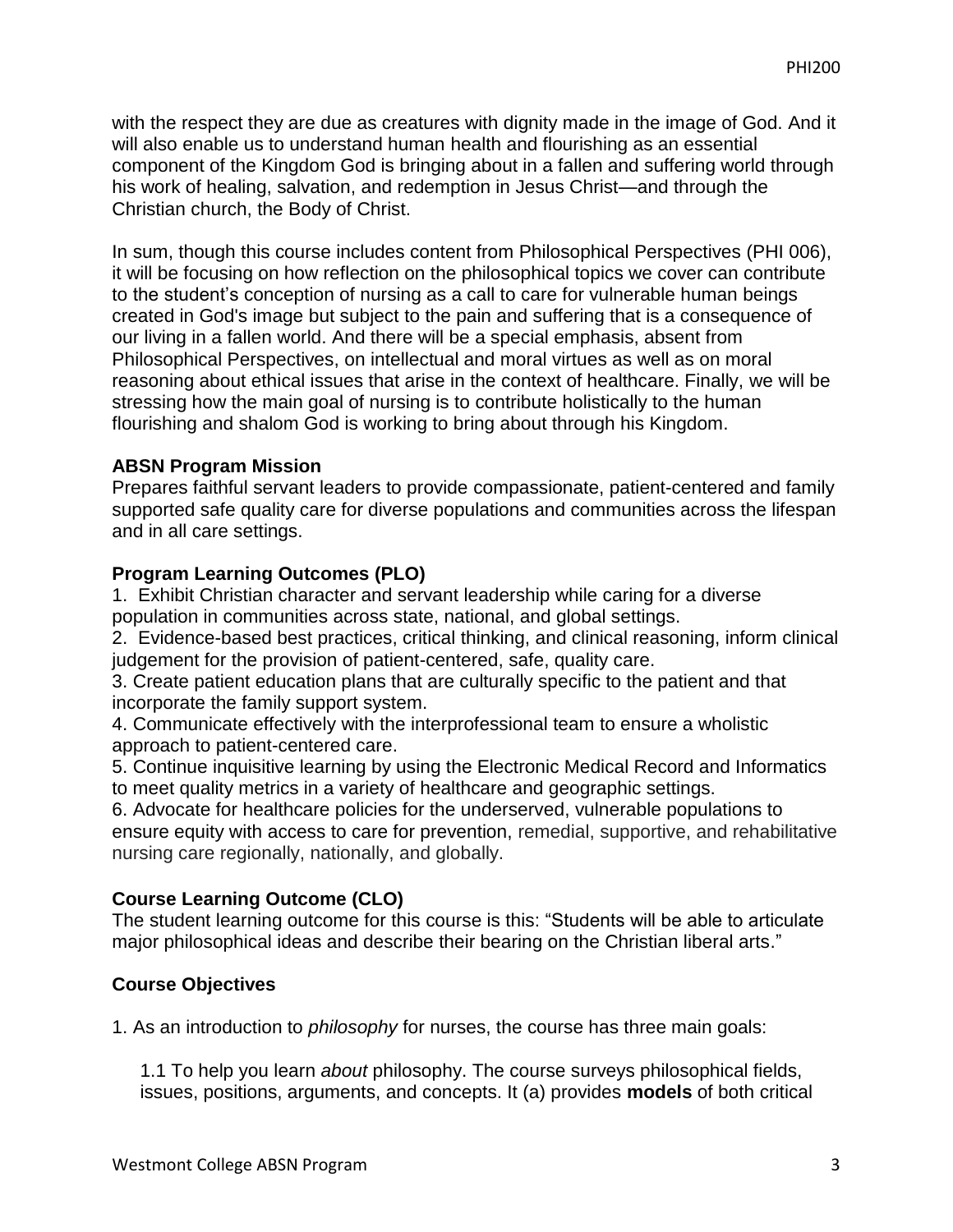and constructive philosophical thinking and (b) provides philosophical **materials** (positions, arguments, and concepts) you can employ in developing a Christian worldview (*aligned with Philosophy "Knowledge" Program Learning Outcome*).

1.2 To help you learn how to *do* philosophy. In general, the course is designed to help you learn to **think critically and analytically** about fundamental ideas and ideals and (b) to help you learn to **think constructively and systematically** about the nature of reality and the meaning of life. Essays and class discussions will help you acquire these philosophical skills. Helping you learn to **think critically about basic assumptions** involves enabling you to test truth-claims about reality, knowledge, and value. Teaching you to **think analytically** takes the form of training you to construct and evaluate analyses of key concepts. These skills go together. In order to know whether a statement is true, you must first understand what it means. The task of understanding a proposition involves discerning the meaning of its constituent concepts. The "Socratic Method" of teaching employs both of these intellectual tools. This goal of helping you think critically about underlying assumptions and clearly about basic concepts makes philosophy a **foundational** enterprise. You will also have opportunities in this course to reason systematically about philosophical issues from a Christian perspective. Helping you **think constructively and systematically** about the nature of reality and the meaning of life involves equipping you with the resources for developing a comprehensive world and life view. A comprehensive world and life view is a unified perspective that provides an understanding of the nature of the world and the purpose of life. Constructing such a perspective is more than a philosophical task, since it incorporates and integrates theories from the natural and social sciences and theology. However, philosophy is essential to provide a general framework within which to integrate the specific scientific and theological theories. Aristotle's overall intellectual system is a good example of a world and life view that combines a general philosophical framework with specific scientific theories. Thomas Aquinas's work illustrates an integration of Christian theology with Aristotle's system. The contribution of philosophy to the construction of a world and life view makes philosophy a **general** and **interdisciplinary** discipline (*aligned with Philosophy "Skills" Program Learning Outcome*).

1.3 To help you learn to enjoy philosophy. Though philosophy is difficult, it can be interesting and even deeply satisfying. You will be encouraged to cultivate a desire to philosophize throughout your life (*aligned with Philosophy "Virtues" Program Learning Outcome*).

The Westmont College Long Range Plan describes the ideal Westmont graduate as being the kind of person who is "characterized by a range of valuable knowledge, helpful skills and positive attitudes." The three main objectives of this course just listed are intended to contribute to the formation of these characteristics in Westmont graduates by providing them with (a) a general valuable perspective on reality, knowledge, value and the integration of the academic disciplines; (b) the helpful skills of critical thinking, conceptual analysis, philosophical argumentation,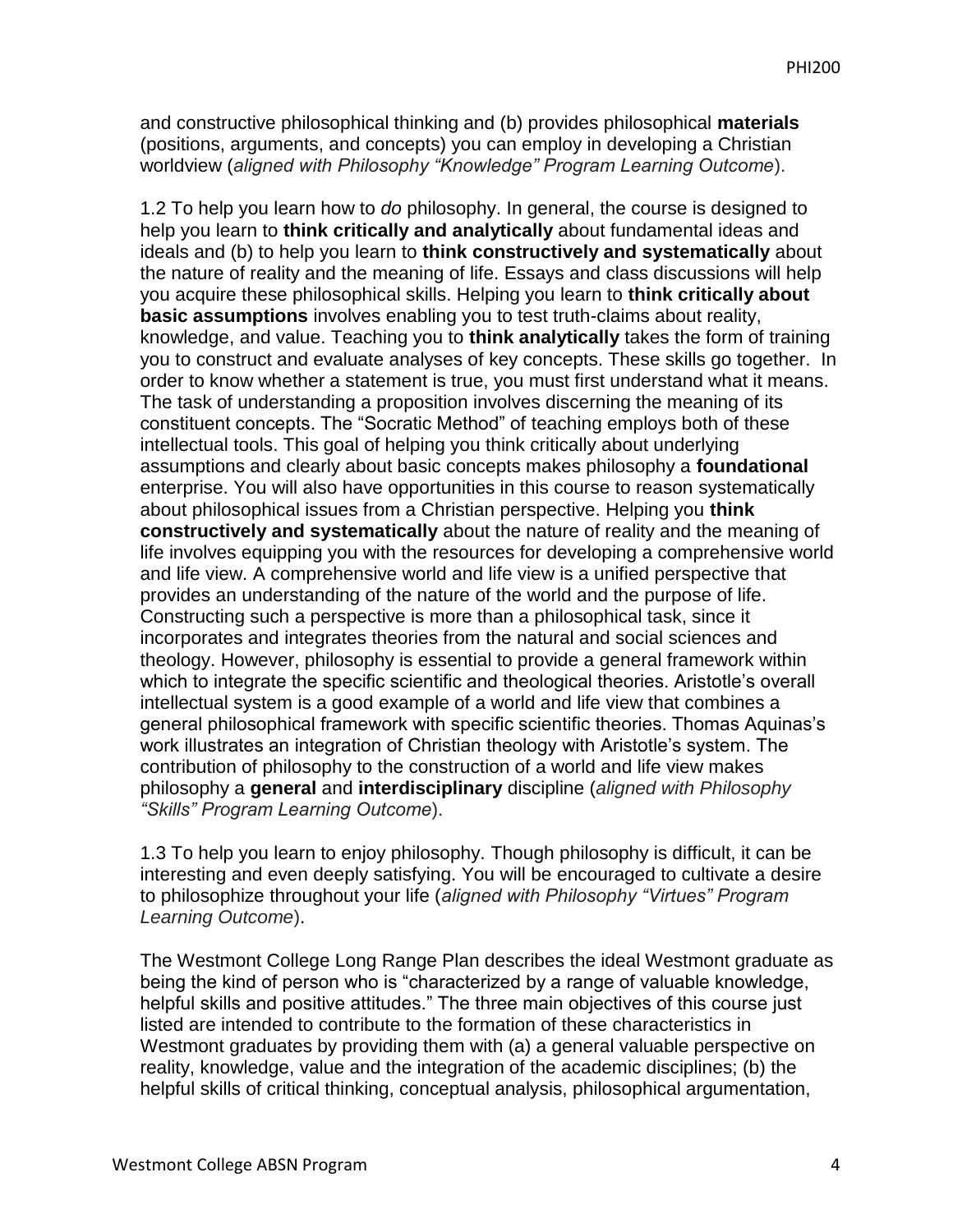and imaginative system-building; and (c) appreciation of their own philosophical heritage and respect for those who hold philosophical positions with which they disagree.

- 2. Relative to Westmont's Institutional Learning Outcomes—Aligned with the Christian Understanding, Practices, and Affections ILO and the Critical Thinking ILO.
- 3. Other course goals: The Long Range Plan mentions "interpersonal competence" as a desirable trait. In this course, you are encouraged to join the "great conversation" together - to ask thoughtful questions and to participate in philosophical dialogue and debate. The Long Range Plan also prizes self-criticism and openness to new ideas. As you contribute to the "great conversation" together in this course, you are encouraged to be critical, not only of the views of others, but also, perhaps especially, of your own views and values. Another desideratum is that graduates be able thoughtfully to defend their own convictions "in a world of competing moral and spiritual visions." Acquaintance with the "great conversation" will enable you to investigate a wide range of alternative perspectives on reality, knowledge, and value. Philosophical analysis, criticism, and argument can help you learn to defend your own views. On the other hand, carefully following the "great conversation" is an excellent way to learn the limits, as well as the value, of formal reasoning. Nothing is more intellectually humbling than realizing that the greatest intellects in history have disagreed about the answers to the most fundamental and important questions facing human beings.

| <b>Number</b> | <b>Institutional Learning Outcomes</b>                                                                                                                                                                                                                                                      | <b>Program Learning Outcomes</b>                                                                                                                                                                                                                   |
|---------------|---------------------------------------------------------------------------------------------------------------------------------------------------------------------------------------------------------------------------------------------------------------------------------------------|----------------------------------------------------------------------------------------------------------------------------------------------------------------------------------------------------------------------------------------------------|
| 1             | <b>Christian Understanding, practices,</b><br>and affections<br>The graduate will demonstrate literacy<br>in biblical and orthodox Christian faith<br>(Christian Understanding).<br>The graduate will demonstrate<br>faithfulness in Christian service<br>(Christian Practices/ Affections) | 1. Exhibit Christian character and<br>servant leadership while caring for<br>a diverse population in<br>communities across state,<br>national, and global settings.                                                                                |
| 2             | <b>Global Awareness</b><br>The graduate will analyze global<br>patterns from at least two different<br>perspectives (social, cultural,<br>economic, political, religious,<br>technological or educational) (Global<br><b>Awareness)</b>                                                     | 6. Advocate for healthcare policies<br>for the underserved, vulnerable<br>populations to ensure equity with<br>access to care for prevention,<br>remedial, supportive, and<br>rehabilitative nursing care<br>regionally, nationally, and globally. |

# **ILO and PLO Alignment Table**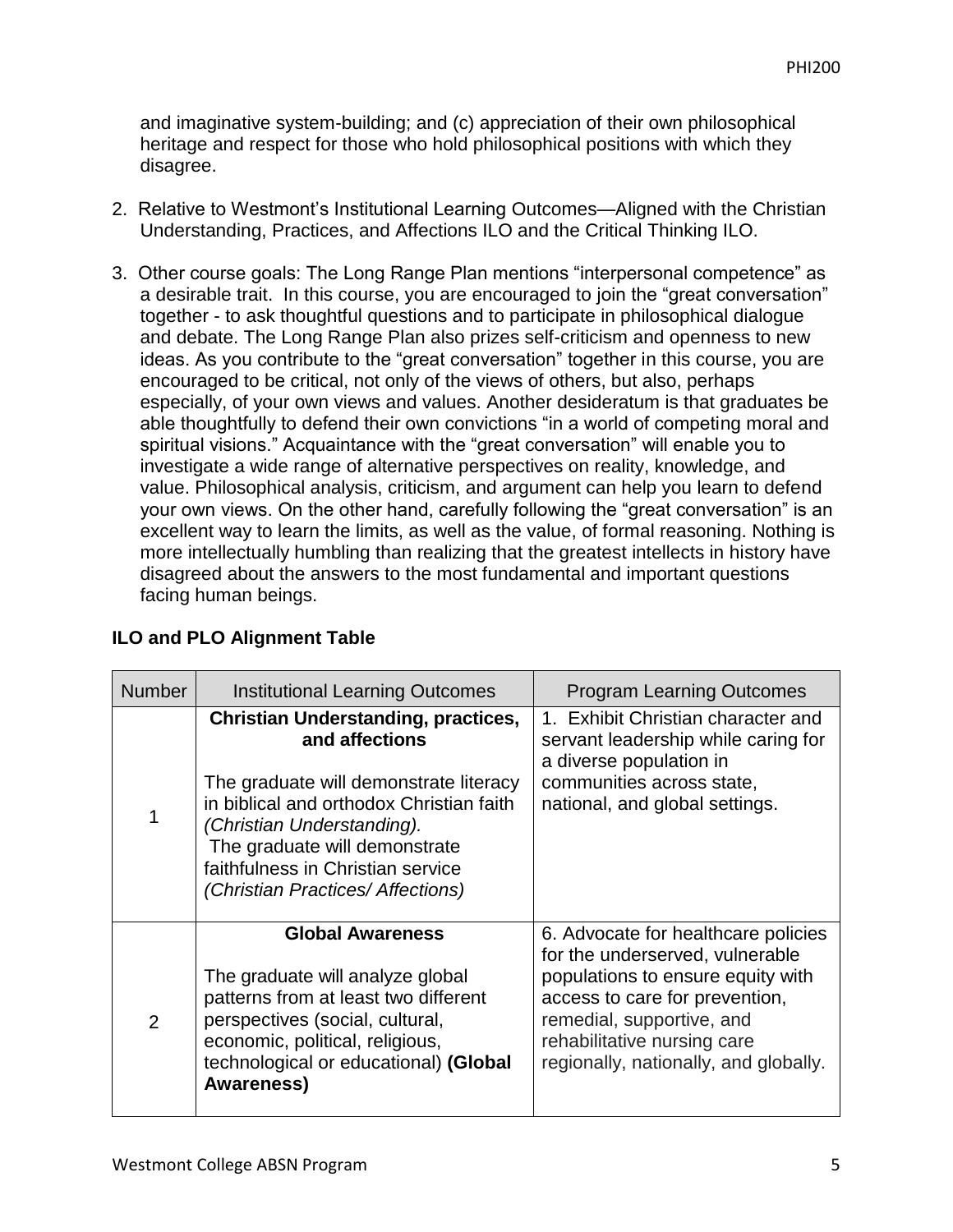| <b>Number</b> | <b>Institutional Learning Outcomes</b>                                                                                                                                                                                                                                                                                       | <b>Program Learning Outcomes</b>                                                                                                                                                                                                                                                                                                                                                                                                                                                                                           |
|---------------|------------------------------------------------------------------------------------------------------------------------------------------------------------------------------------------------------------------------------------------------------------------------------------------------------------------------------|----------------------------------------------------------------------------------------------------------------------------------------------------------------------------------------------------------------------------------------------------------------------------------------------------------------------------------------------------------------------------------------------------------------------------------------------------------------------------------------------------------------------------|
|               |                                                                                                                                                                                                                                                                                                                              |                                                                                                                                                                                                                                                                                                                                                                                                                                                                                                                            |
| 3             | <b>Diversity</b><br>The graduate will effectively analyze<br>topics and human experiences using<br>categories such as race, ethnicity,<br>gender, sexuality, socio-economic<br>status, and disability with respect to a<br>biblical vision of human flourishing<br>(Diversity)                                               | 1. Exhibit Christian character and<br>servant leadership while caring for<br>a diverse population in<br>communities across state,<br>national, and global settings.<br>3. Create patient education plans<br>that are culturally specific to the<br>patient and that incorporate the<br>family support system.<br>6. Advocate for healthcare policies<br>for the underserved, vulnerable<br>populations to ensure equity with<br>access to care for prevention,<br>remedial, supportive, and<br>rehabilitative nursing care |
| 4             | <b>Communication (Written and Oral)</b><br>The graduate will write effectively in<br>various contexts (Competence in<br><b>Written Communication)</b><br>The graduate will effectively<br>communicate orally in various contexts<br>(Competence in Oral Communication)                                                       | regionally, nationally, and globally.<br>3. Create patient education plans<br>that are culturally specific to the<br>patient and that incorporate the<br>family support system.<br>4. Communicate effectively with<br>the interprofessional team to<br>ensure a wholistic approach to<br>patient-centered care.                                                                                                                                                                                                            |
| 5             | <b>Critical thinking/Quantitative</b><br>Reasoning<br>The graduate accurately evaluate the<br>strength of evidence in support of a<br>claim (Critical Thinking)<br>The graduate applies relevant<br>scientific, mathematical and logical<br>methods to analyze and solve<br>problems effectively (Quantitative<br>Reasoning) | 2. Evidence-based best practices,<br>critical thinking, and clinical<br>reasoning, inform clinical<br>judgement for the provision of<br>patient-centered, safe, quality<br>care.                                                                                                                                                                                                                                                                                                                                           |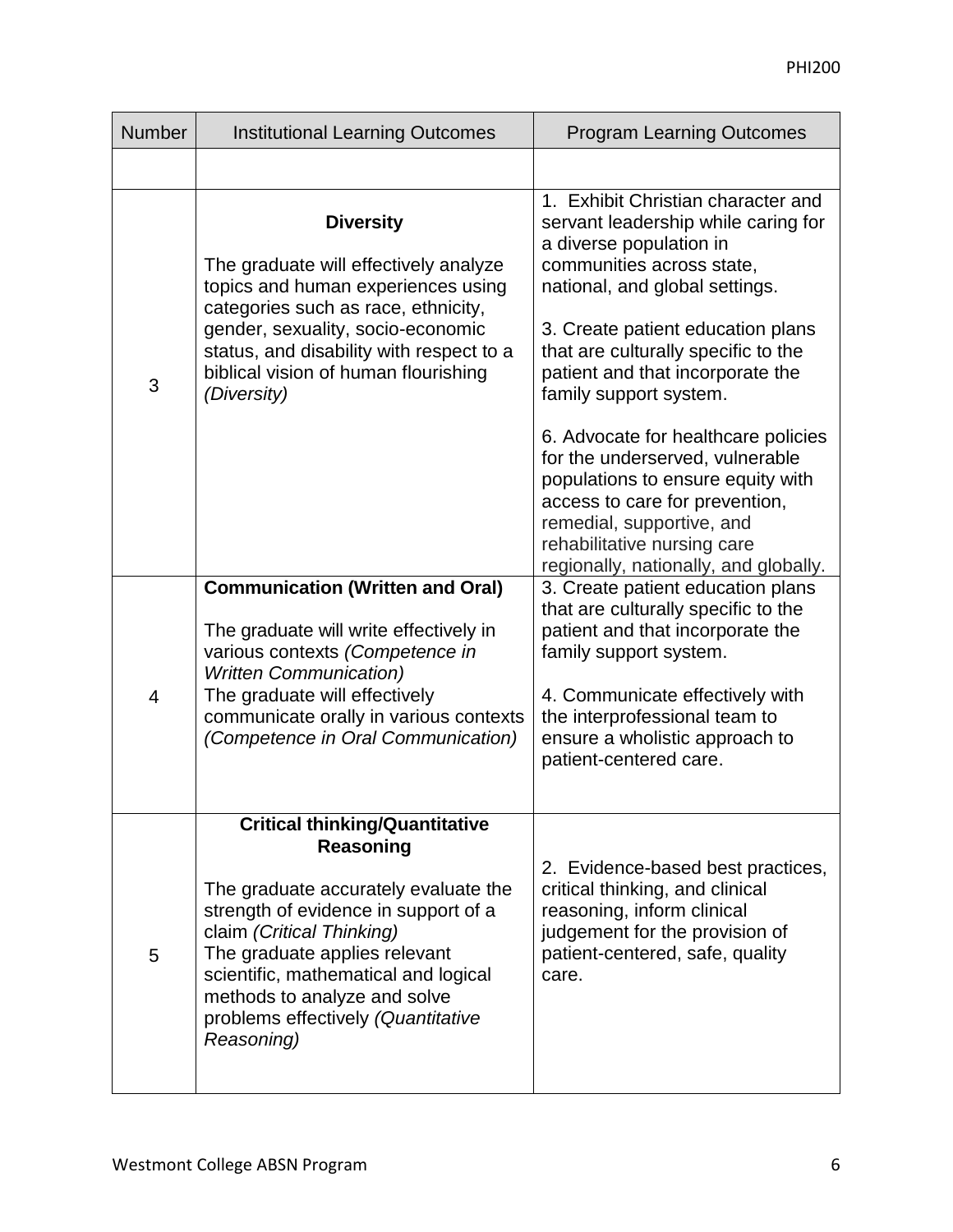| <b>Number</b> | <b>Institutional Learning Outcomes</b>                                                                                                                                   | <b>Program Learning Outcomes</b>                                                                                                                                                                                                                                                                                   |
|---------------|--------------------------------------------------------------------------------------------------------------------------------------------------------------------------|--------------------------------------------------------------------------------------------------------------------------------------------------------------------------------------------------------------------------------------------------------------------------------------------------------------------|
| 6             | <b>Information Literacy</b><br>The graduate will identify, evaluate,<br>and integrate sources effectively and<br>ethically in various contexts<br>(Information Literacy) | 4. Communicate effectively with<br>the interprofessional team to<br>ensure a wholistic approach to<br>patient-centered care.<br>5. Continue inquisitive learning by<br>using the Electronic Medical<br>Record and Informatics to meet<br>quality metrics in a variety of<br>healthcare and geographic<br>settings. |

#### **Required Textbooks**

| Title                         | Author               | Publisher           | ISBN#          |
|-------------------------------|----------------------|---------------------|----------------|
| The Philosophical             | William F. Lawhead   | McGraw-Hill, 2014   | 978-1259914263 |
| Journey: An                   |                      |                     |                |
| Interactive                   |                      |                     |                |
| Approach, 6 <sup>th</sup> ed. |                      |                     |                |
| Called to Care: A             | Judith Allen Shelly, | InterVarsity Press, | 978-1514000922 |
| <b>Christian Theology</b>     | Arlene B. Miller,    | 2021                |                |
| of Nursing, 3rd ed.           | and Kimberly H.      |                     |                |
|                               | Fenstermacher        |                     |                |
| <b>Virtuous Minds:</b>        | Philip E. Dow        | InterVarsity        | 978-0830827145 |
| Intellectual                  |                      | Academic, 2013      |                |
| Character                     |                      |                     |                |
| Development                   |                      |                     |                |

#### **Suggested Resources**

- **1.** Articles-supplementary reading posed on our course Canvas site
- **2.** Position Papers
- **3.** Healthcare Policies
- **4.** Westmont College Library and online databases (EBSCO, ProQuest, ERIC, CINALH)

**Grading Policies (**See Westmont's Academic Policies and Procedures) \*Student must pass theory course with 75% to progress.

| Attendance/Participation: 12.5% | Essay #1: 25% |
|---------------------------------|---------------|
| Reflection Paragraphs: 12.5%    | Essay #2: 25% |
|                                 | Essay #3: 25% |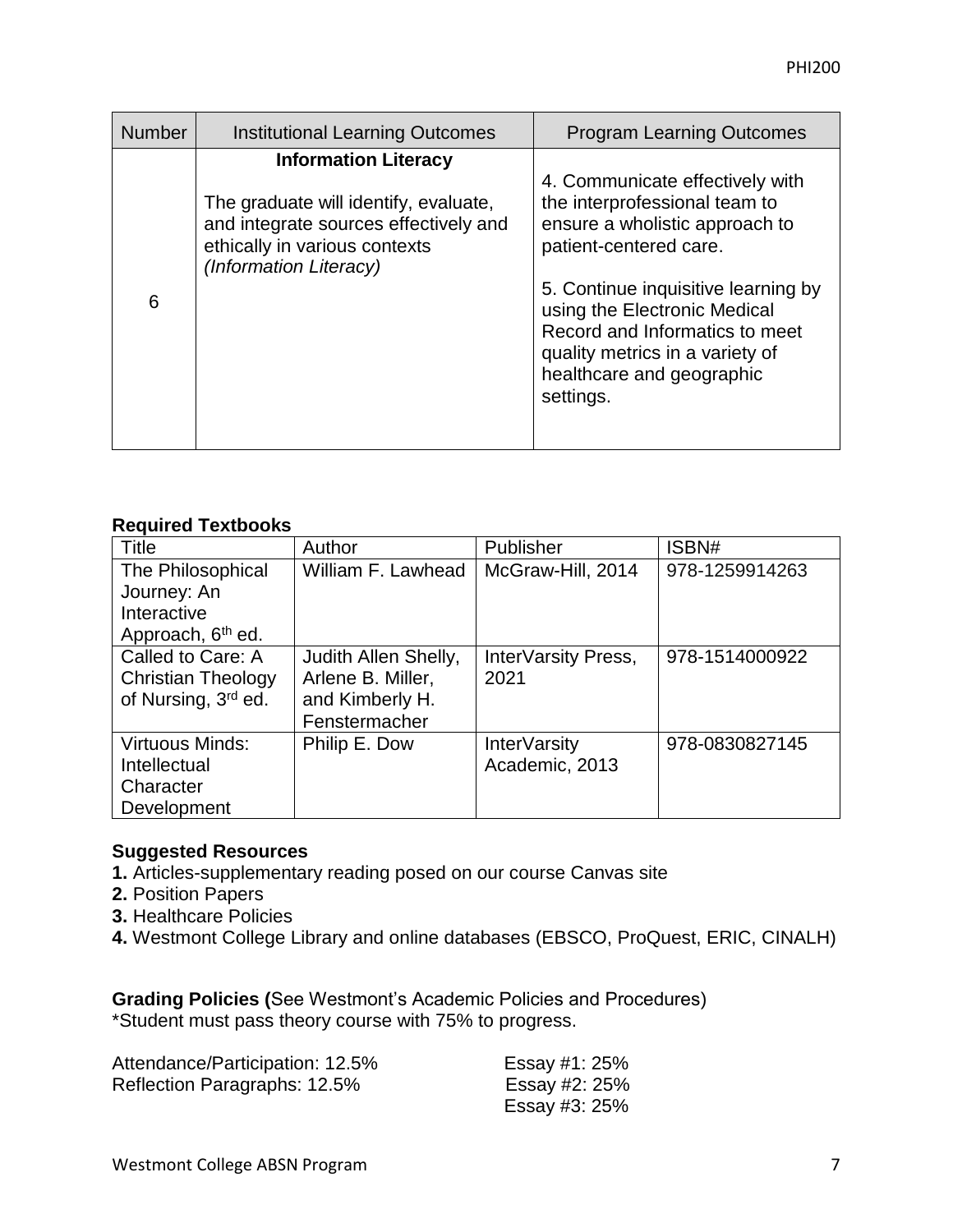#### **Explanation of evaluation instruments**

*Attendance/Participation.* What you get out of this course depends on what you put into it. The more active your participation in various course activities, the more you will be rewarded with deepened understanding of philosophy, sharpened philosophical skills, and an increased enjoyment of philosophy. Active participation begins with carefully and thoroughly reading each reading assignment in advance of each class for which it is assigned and writing a thoughtful reflection paragraph on the reading. It continues with attending class regularly and showing up to class on time. Good in-class participation involves, at the very least, being fully attentive to both lecture and discussion. Full engagement in class lecture and discussion will involve regularly asking questions, making comments about the material under discussion, and talking with your classmates about in-class iClicker Cloud questions. I'll try hard to provide you with a variety of resources for learning philosophy. It will be up to you to make the best use of those resources you possibly can.

In order to facilitate your attendance and participation, you will be required to bring an iClicker device to class every class session after the first class (except for class sessions during which there will be an in-class exam). Acceptable iClicker response devices include the iClicker+, the iClicker 2, and the iClicker Cloud app, which allows you to use your smartphone, tablet, or laptop as an iClicker response device (in conjunction with the downloadable iClicker app). If you choose to use iClicker REEF, you are eligible for a free 14-day trial before you need to purchase a subscription to keep your iClicker account activated.

You will use your iClicker device in class to earn points that will contribute toward your attendance/participation score for the course. You will receive one point for each multiple-choice quiz in which you participate by submitting an answer. At the end of the course, I will drop the lowest 10% of your session scores before calculating your final attendance/participation grade. This lowest 10% will include any zeros you receive for a class session as a result of missing class or neglecting to bring your iClicker device to class. Bringing a classmate's iClicker to class to enable them to get points in their absence is cheating.

*Reflection paragraphs*. To facilitate your thinking about course content, you will be required to submit a reflection paragraph of at least 200 words on each reading assignment. Your paragraph should make use of material from the assigned chapter as evidence of your careful reading of it. You will receive 3 points for a paragraph that is (1) at least 200 words, (2) submitted by the deadline (the beginning of the class session for which the reading is assigned), and (3) about the reading assignment. You will receive 2 points for paragraphs that are on topic but either late or less than 200 words, and you will receive 1 point for paragraphs that are on topic but both late and less than 200 words. You will receive 0 points for no submission or paragraphs that are not about the reading assignment.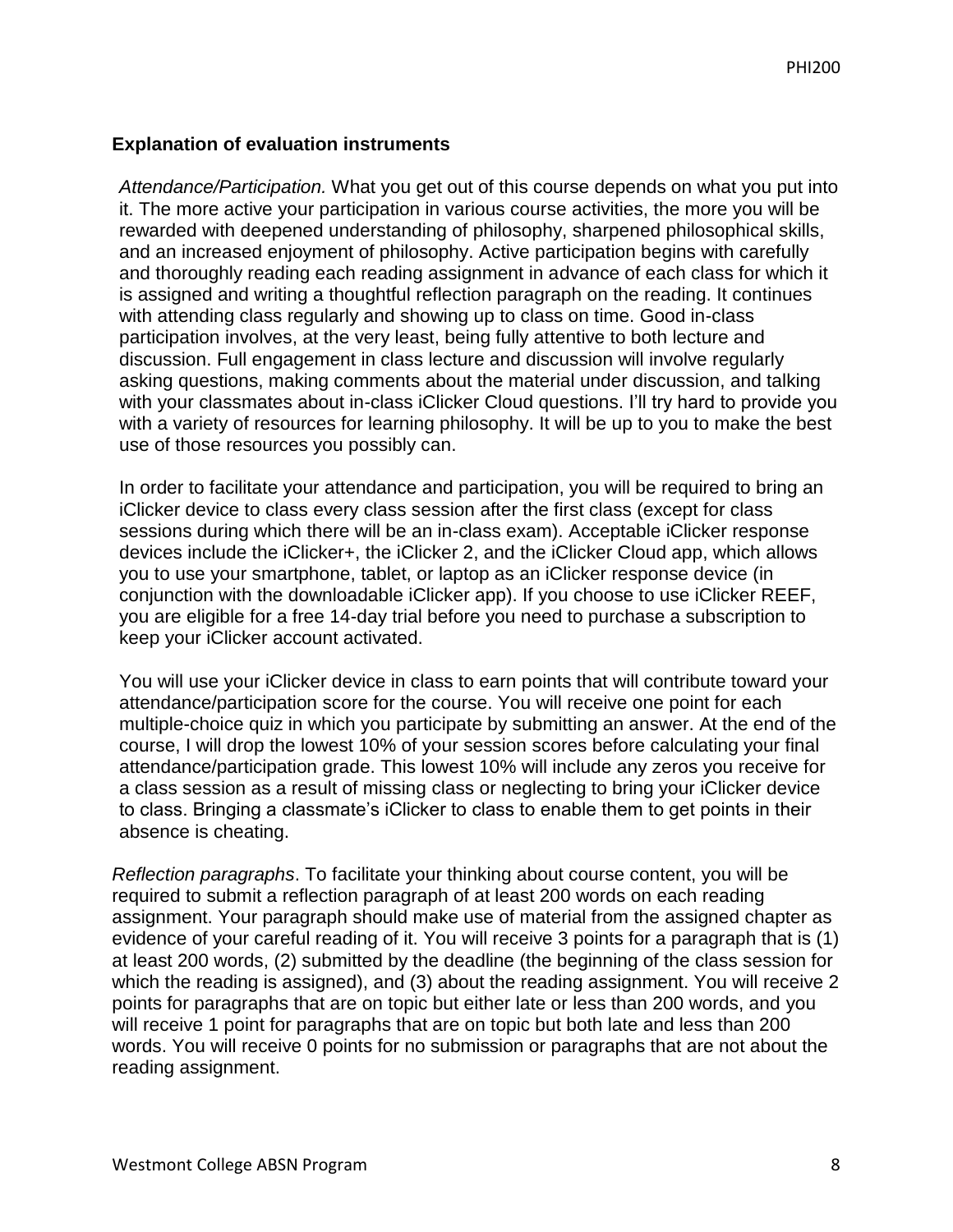*Essays*. There will be three take-home essay exams. I will provide the essay prompts for each of these a week in advance of their due dates. The essays must be at least 1000 words (excluding quotations, footnotes, and bibliography). In grading the essays, I will be looking for three main things, weighted roughly equally:

- The quality of your essay *as an essay*, including such features as clarity, organization, grammar, spelling, style, diction, accuracy, and thoroughness.
- The quality of your *philosophical reasoning and thinking* in the form of arguments in support of the positions you need to support and explanations for the ideas you need to explain.
- The degree of *independence, creativity, and originality* of your expression and conception of the material you discuss in the essay. Essays must be word-processed and submitted electronically on our Canvas site by midnight on the essay's due date (specific instructions will follow). Late essays will be penalized one third of a grade (e.g., from 'B' to 'B–') for the first day late (i.e., any time after midnight on the due date) and an additional third for each additional day (i.e., 24-hour period) late.

#### **Academic Integrity**

When students join our college community, they are expected, as apprentice scholars, to search for truth with integrity and accuracy. This quest requires humility about our abilities, respect for the ideas of others, and originality in our thinking. Since Westmont is a Christian community, the integrity of our scholarship is rooted in the integrity of our faith. We seek to be followers of Christ in the classroom, in the library, and at the privacy of our computers. Violations of academic integrity are a serious breach of trust within the Westmont community because they violate the regard for truth essential to genuine learning and Christian consistency. Such deception also hurts those students who do their work with integrity. Violations of Academic Integrity may consist of cheating (the use of unauthorized sources of information on an examination or other assignment), falsification (misrepresentation of facts in any academic project or obligation) or plagiarism (the use of someone else's words or ideas without giving proper credit). Faculty and students should operate in an environment of mutual trust and respect. Faculty will expect students to act in ways consistent with academic integrity. However, for both scholarly and spiritual reasons, cheating, falsification, plagiarism and all other violations of academic integrity will not be tolerated in the Westmont community. Please familiarize yourself with [the entire Westmont College](http://www.westmont.edu/_offices/provost/plagiarism/academic_integrity_policy.html)  [Academic Integrity Policy.](http://www.westmont.edu/_offices/provost/plagiarism/academic_integrity_policy.html) This document defines different violations of academic integrity and their consequences. It also contains very helpful information on strategies to recognize violations of academic integrity before they occur.

*Inclusive Language:* Many women and men no longer find "man," "men," "mankind" acceptable as generic terms. Such language, though once normative in our speaking and writing, now tends increasingly to alienate a substantial group of people. In light of this reality, students are expected to use gender inclusive language for all assignments whenever appropriate; for example, when referring to a human being in the generic sense, use "humans, human being, humanity, humankind, or people" instead of "man,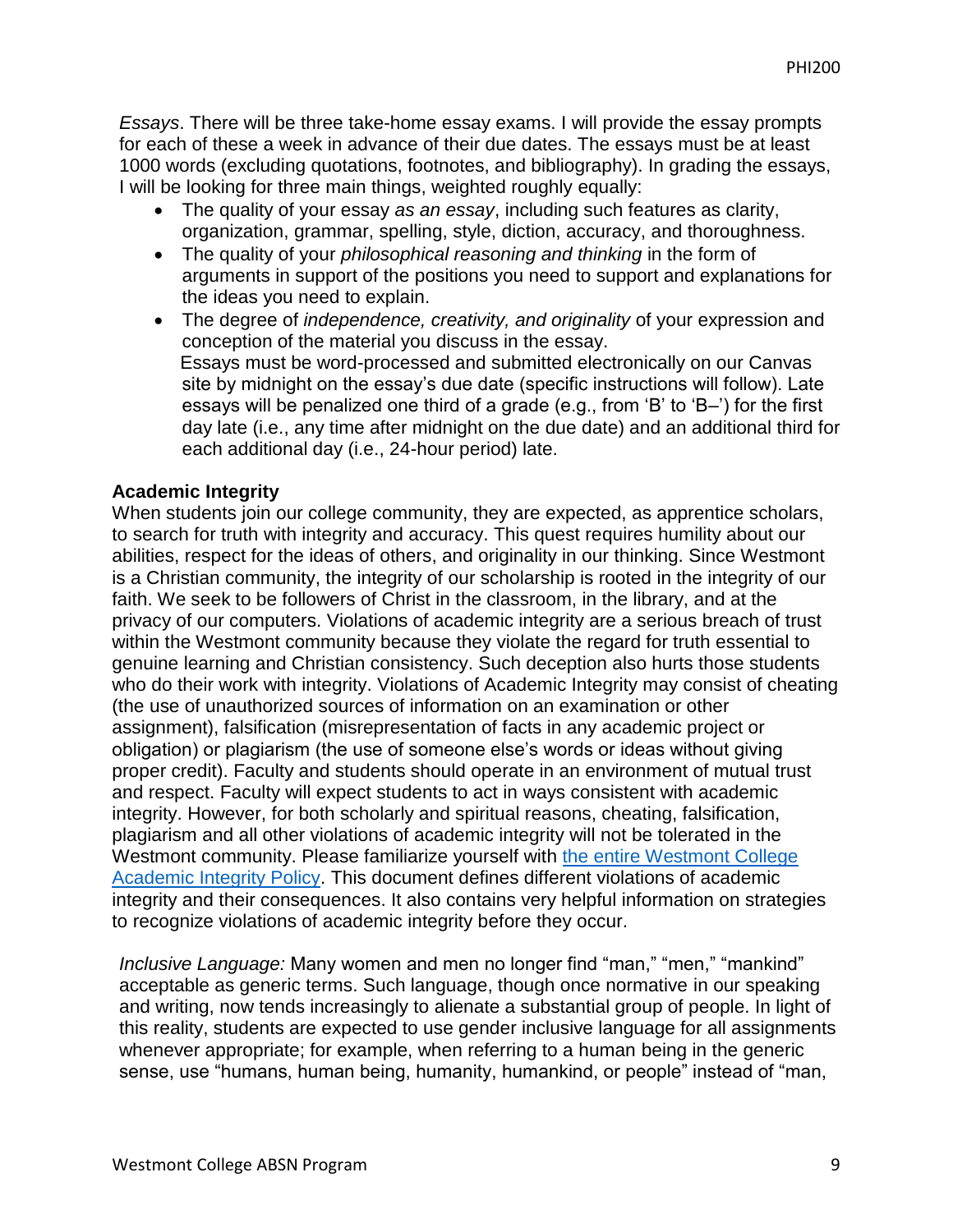men, or mankind"; other cases (possessive, objective, or predicate) should follow the practice accordingly (e.g., his or her, one's, their).

#### **Support Services**

*Office hours*. If you would like individual assistance from me in order to understand the course material or to prepare to take an exam or to write an essay, please see me during my office hours at a time I have regularly scheduled for that purpose or at a time the two of us agree on if you cannot see me during a scheduled office hour. Also, please feel free to drop by my office during my office ours (or at a prearranged time) for conversation, whether about the course material or any other topic you would like to discuss with me. My office hours this semester are: Mondays, Tuesdays, Wednesdays, and Thursdays 3:15 p.m.–4:30 p.m.

*Academic Accommodations.* Students who have been diagnosed with a disability (chronic medical, physical, learning, and/or psychological) are strongly encouraged to contact the Disability Services Office as early as possible to discuss appropriate accommodations for this course. Formal accommodations will only be granted for students whose disabilities have been verified by the Disability Services Office. These accommodations may be necessary to ensure your full participation and the successful completion of this course. For more information, contact Sheri Noble, Director of Disability Services, [snoble@westmont.edu,](mailto:snoble@westmont.edu) 565-6186, or visit [the](http://www.westmont.edu/_offices/disability)  [website.](http://www.westmont.edu/_offices/disability)

*Writers' Corner*, Westmont's writing center, is a creative space where student writers can find friendly "test readers" as they develop projects for professors, employers, and others. Tutors coach and collaborate with students as they mature into more skillful and confident writers. Come visit them in Voskuyl Library 215. Clients with appointments are given first priority; drop-in clients are also welcome. All tutorials are free of charge. Make an appointment [here.](https://westmont.mywconline.com/) For more information, visit [the writing center website.](http://www.westmont.edu/_academics/departments/english/writers-corner.html)

*Westmont Counseling Center.* Personal concerns such as stress, anxiety, relationship difficulties, depression, cross-cultural differences, etc., can interfere with a student's ability to succeed and thrive in college. For helpful resources contact the [Westmont Counseling Center.](http://www.westmont.edu/_offices/counseling/)

#### **II. Course Policies**

#### **Grading**

Grade points per unit of credit are assigned on the following scale: A 4 grade points A- 3.7 grade points B+ 3.3 grade points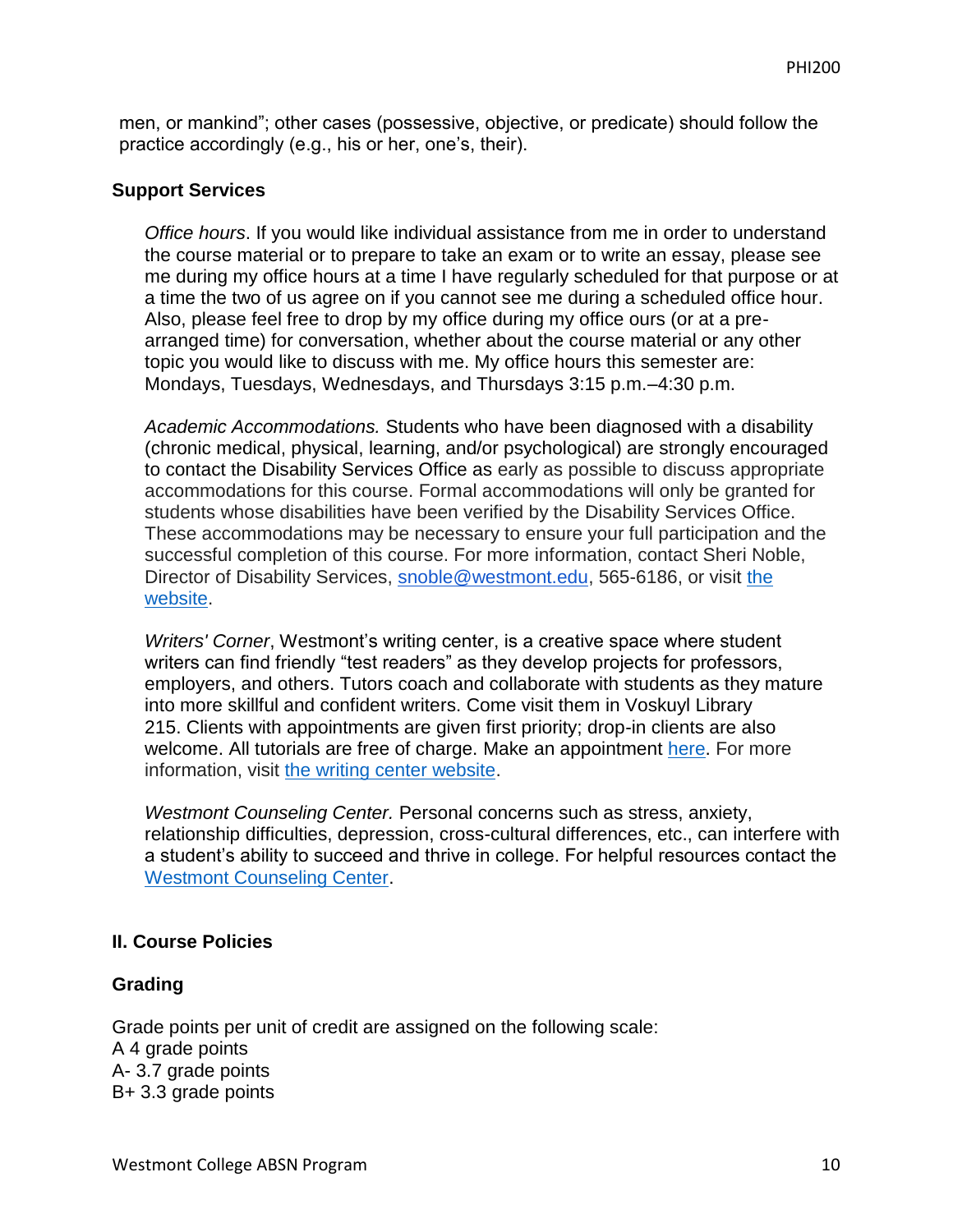B 3.0 grade points B- 2.7 grade points C+ 2.3 grade points C 2.0 grade points C- 1.7 grade points D+ 1.3 grade points D 1.0 grade points D- 0.7 grade points P (At least D-) No grade points assigned. Not computed in the grade point average. F 0 grade points NC (F) No grade points assigned. Not computed in the grade point average. W No grade points assigned. Not computed in grade point average. WF No grade points assigned. Not computed in grade point average.

WP No grade points assigned. Not computed in grade point average.

WX No grade points assigned. Not computed in grade point average.

Westmont does not compute the units and grades students earned at other colleges in its grade average. (Exception: Courses and grades taken as part of a Westmont offcampus program are posted on the Westmont transcript and will be calculated in the Westmont GPA.)

Apart from the exceptions identified below, all courses at Westmont are graded using a letter scale (A, B, C, D, F).

Instructor Initiated Exceptions:

1. For pedagogical reasons, an instructor may elect to use P/NC grade reporting in any class not approved for GE credit. It is assumed that the same gradereporting

system will be applied to the entire class.

- 2. With the approval of the General Education Committee, P/NC grade reporting may be used in appropriate, GE-approved courses.
- 3. When P/NC grade reporting is used, the syllabus must reflect this fact. In addition, departments are encouraged to include a notice in the catalog that the course may use P/NC grading.

#### **Dress Code**

Comfortable, non-binding clothing

#### **Technology in the Classroom**

Laptops, tablets, and smart phones can be used in the classroom with the permission of the faculty. The use of smart phones in the clinical setting will depend on each clinical setting's rules. Smart phones in the clinical setting can be used for clinical related resources (drug book, Tabers, calculation, etc). Recording lectures is also at the discretion of the faulty and permission must be granted.

#### **Emergencies**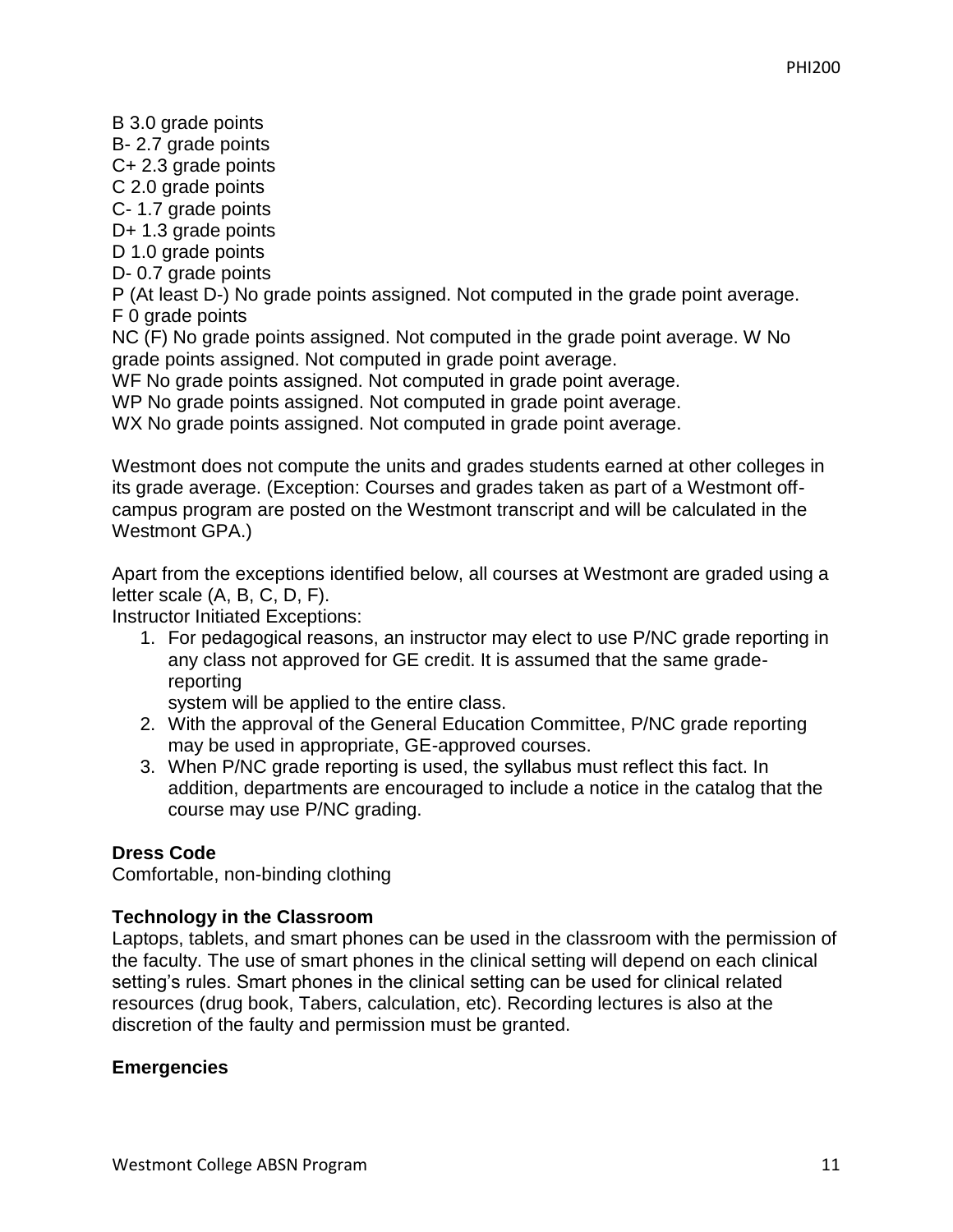In the event that an emergency occurs during instruction, it is important to be familiar with the practices in place for the classroom. Please review the document at https://integready.app.box.com/AnticipatingInClass and direct any questions or concerns to the Office of Institutional Resilience.

#### **III. Weekly course schedule**

#### **\*Subject to change at any time, you will be notified of any changes**

| <b>Week</b>    | <b>Content</b>             | <b>Reading</b>                                                   |
|----------------|----------------------------|------------------------------------------------------------------|
| 1              | Introduction to the Course | Called to Care, Ch. 1: "Caring and the Christian Story"          |
|                |                            |                                                                  |
| $\overline{2}$ | <b>Philosophy Pre-Test</b> | Called to Care, Ch. 2: "Revolution in the Nursing Paradigm"      |
|                |                            |                                                                  |
| 3              | Introduction to Philosophy | Called to Care, Ch. 3: "A Christian Vision for Nursing"          |
|                |                            | Lawhead: 33 pages                                                |
|                |                            | 1.0-Overview of the Journey                                      |
|                |                            | 1.1-Socrates and the Search for Wisdom                           |
|                |                            | 1.2-Plato's Allegory of the Cave                                 |
| 4              | Logic and argumentation    | Called to Care, Ch. 4: "What Does it Mean to Be Human?"          |
|                |                            |                                                                  |
|                |                            | Lawhead: 21 pages                                                |
|                |                            | 1.3-Argument and Evidence: How Do I Decide What to Believe?      |
|                |                            | App. A-Reasoning Effectively: What to Do and What Not to Do      |
| 5              | Metaphysics:               | Called to Care, Ch. 5: "The Person as a Spiritual Being"         |
|                | God's Existence & Nature   |                                                                  |
|                |                            | Lawhead: 31 pages                                                |
|                |                            | 4.0-Overview of Philosophy of Religion                           |
|                |                            | 4.2-The Teleological Argument for God                            |
|                |                            | 4.5-The Problem of Evil                                          |
| 6              | Metaphysics:               | Called to Care, Ch. 6: "The Person as a Cultural Being"          |
|                | <b>Human Nature</b>        |                                                                  |
|                |                            | Lawhead: 28 pages                                                |
|                |                            | 2.1-Overview: The Mind-Body Problem                              |
|                |                            | 2.2-Dualism (Substance)                                          |
|                |                            | 2.3-Physicalism<br>Called to Care, Ch. 7: "The Seen Environment" |
| $\overline{7}$ | Metaphysics:               |                                                                  |
|                | Human Dignity              | Lawhead: 40 pages                                                |
|                |                            | 2.5-Overview: Freedom and Determinism                            |
|                |                            | 2.7-Libertarianism                                               |
|                |                            | 2.8-Compatibilism                                                |
|                |                            |                                                                  |